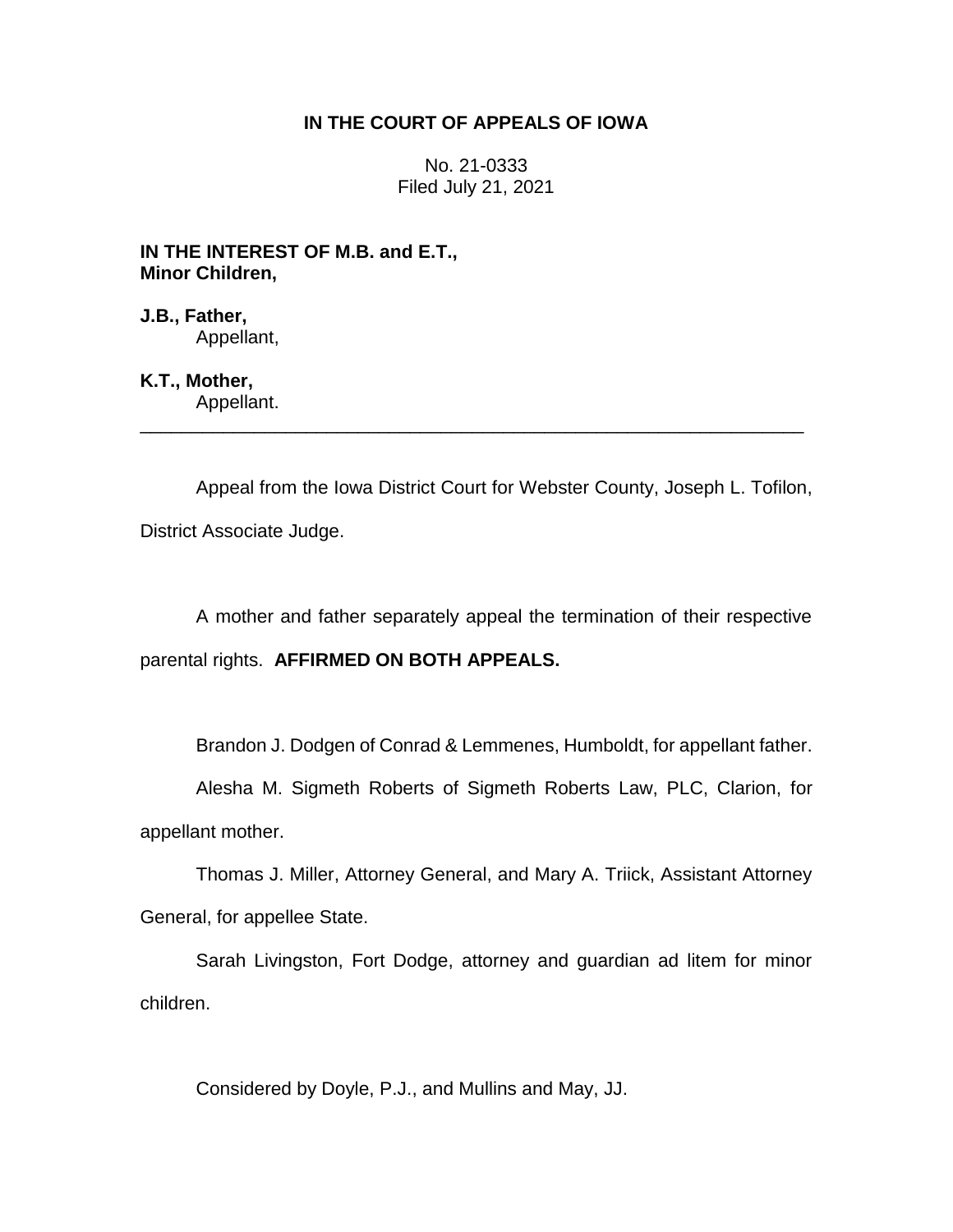**MAY, Judge.**

A mother and father separately appeal the termination of their respective parental rights to their children, M.B. and E.T. They challenge (1) the statutory grounds supporting termination, (2) whether termination is in the children's best interests, and (3) the juvenile court's refusal to grant them additional time to work toward reunification. We affirm as to both parents.

We review termination proceedings de novo. *In re Z.P.*, 948 N.W.2d 518, 522 (Iowa 2020). "We will uphold an order terminating parental rights where there is clear and convincing evidence of the statutory grounds for termination. Evidence is clear and convincing when there is no serious or substantial doubt as to the correctness of the conclusions of law drawn from the evidence." *In re T.S.*, 868 N.W.2d 425, 431 (Iowa Ct. App. 2015) (citation omitted).

We generally use a three-step analysis to review the termination of a parent's rights. *In re A.S.*, 906 N.W.2d 467, 472 (Iowa 2018). We consider: (1) whether grounds for termination have been established, (2) whether termination is in the children's best interests, and (3) whether we should exercise any of the permissive exceptions to termination. *Id.* at 472–73. "However, if a parent does not challenge a step in our analysis, we need not address it." *In re J.P.*, No. 19-1633, 2020 WL 110425, at \*1 (Iowa Ct. App. Jan. 9, 2020). Then we address any additional claims raised by the parents. *In re K.M.*, No. 19-1637, 2020 WL 110408, at \*1 (Iowa Ct. App. Jan. 9, 2020).

Both parents challenge the statutory grounds authorizing termination. With respect to E.T., the juvenile court found a ground for termination under Iowa Code section 232.116(1)(f) (2020). Paragraph (f) authorizes termination when: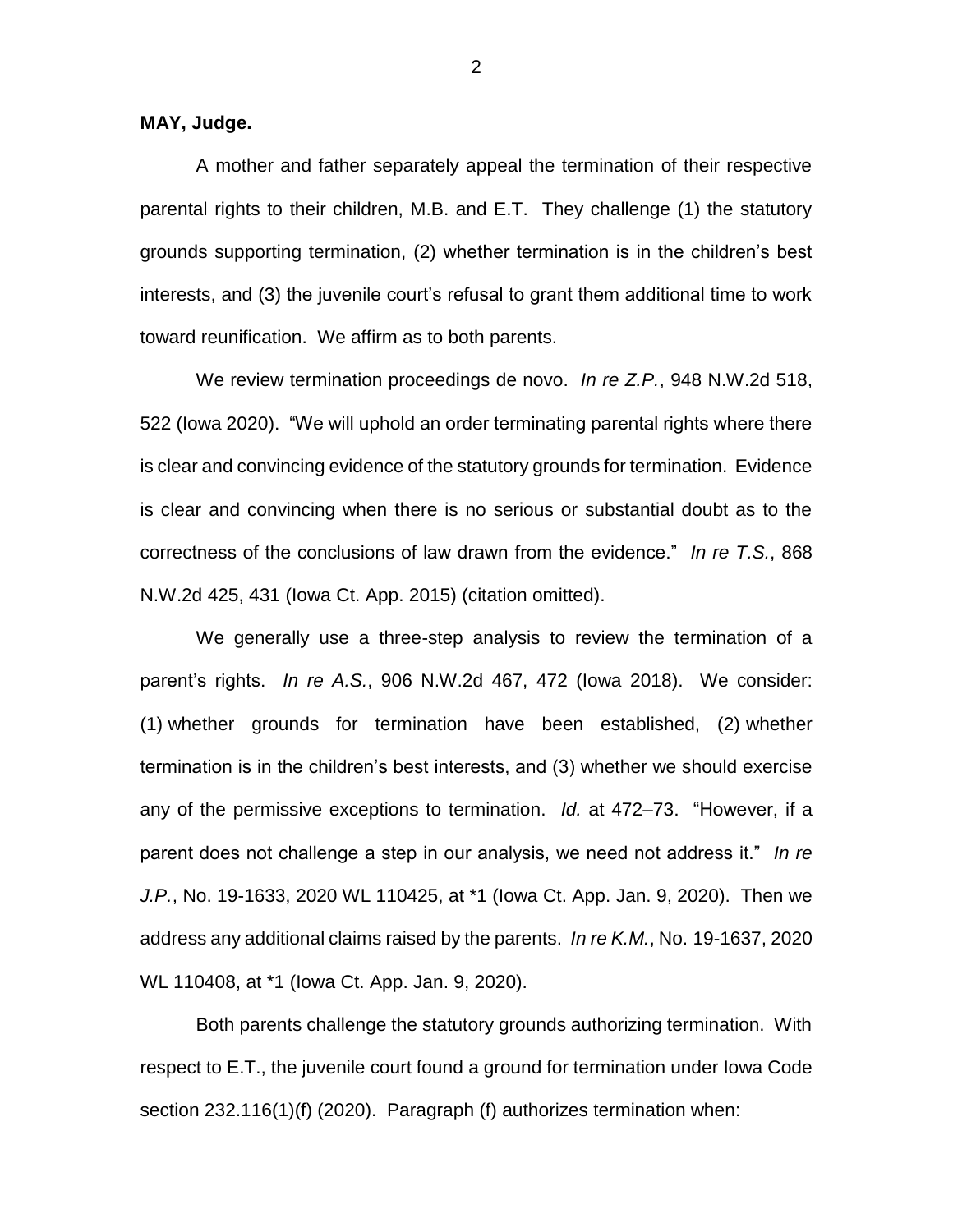(1) The child is four years of age or older.

(2) The child has been adjudicated a child in need of assistance pursuant to section 232.96.

(3) The child has been removed from the physical custody of the child's parents for at least twelve of the last eighteen months, or for the last twelve consecutive months and any trial period at home has been less than thirty days.

(4) There is clear and convincing evidence that at the present time the child cannot be returned to the custody of the child's parents as provided in section 232.102.

With respect to M.B., the juvenile court found a ground authorizing termination

under section 232.116(1)(h). It authorizes the termination of parental rights when:

(1) The child is three years of age or younger.

(2) The child has been adjudicated a child in need of assistance pursuant to section 232.96.

(3) The child has been removed from the physical custody of the child's parents for at least six months of the last twelve months, or for the last six consecutive months and any trial period at home has been less than thirty days.

(4) There is clear and convincing evidence that the child cannot be returned to the custody of the child's parents as provided in section 232.102 at the present time.

The fourth element of 232.116(1)(f) is the same as the fourth element of

section 232.116(1)(h). The parents limit their challenges to this fourth element,

whether E.T. and M.B. could be returned to their home. The fourth element is

satisfied when the State establishes a child cannot be safely returned to the parent

at the time of the termination hearing*. In re T.W.*, No. 20-0145, 2020 WL 1881115,

at \*2–3 (Iowa Ct. App. Apr. 15, 2020).

 $\overline{a}$ 

Our de novo review of the record makes clear the children cannot be safely

returned to either parent.<sup>1</sup> Both parents have significant and unresolved mental-

<sup>&</sup>lt;sup>1</sup> Both parents argue there is no evidence of an ongoing risk of harm to the children based on the parents' persistent marijuana use. But even without consideration of their drug use, there is overwhelming evidence of an ongoing risk of harm to the children as discussed in this opinion.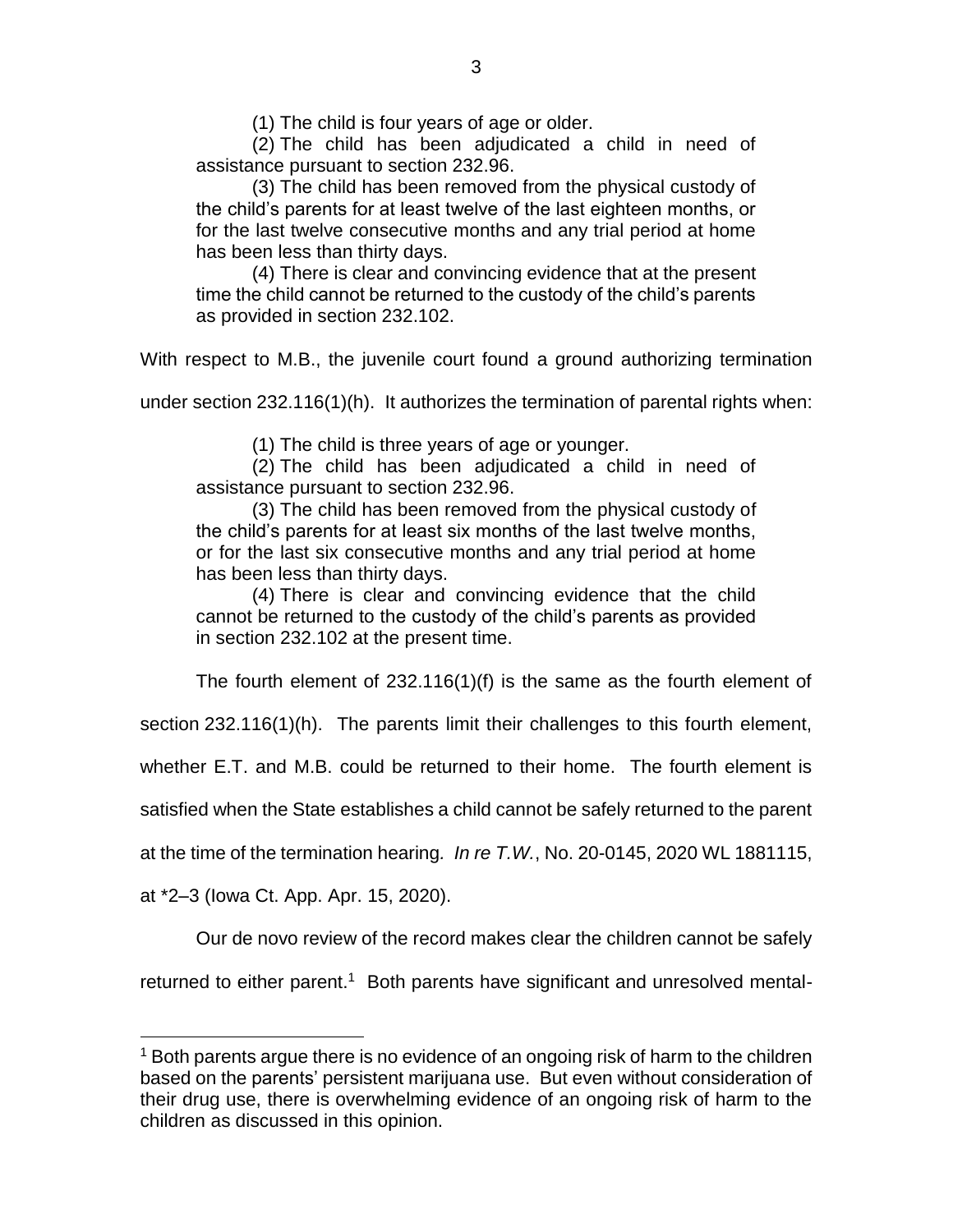health issues, which impede their ability to adequately parent. *See In re H.L.*, No. 18-1975, 2019 WL 478903, at \*1 (Iowa Ct. App. Feb. 6, 2019). With respect to the mother, she testified that she has been diagnosed with depression, bipolar disorder, borderline personality disorder, dissociative disorder, PTSD, OCD, ODD, and ADHD. She has made threats of suicide multiple times and has asked law enforcement to kill her multiple times. In fact, in September 2020, the mother attempted to hang herself by wrapping a phone cord around her neck while in the county jail after being arrested for public intoxication. Her behavior is erratic: she threated to kill the social worker involved in this case; she texted the social worker "do ur fucking job Rachel fuck ur cunt ass supervisor"; she jumped out of two different caseworkers' moving cars when she did not like the conversation; and she cut herself and wrote a goodbye letter to her children. As recently as February 2021, police were called to the family home to check on the mother. She repeatedly told officers, "I just want to die." She described herself as "a very mentally ill person" and "not mentally stable for jail" and stated she "ended up killing [her]self" the last time she was in jail. Then she threw the family cat down a staircase. And when she testified on the third day of the termination hearing, her testimony was disjointed, rambling, erratic, and often unresponsive to the questions asked.<sup>2</sup>

The father faces similar problems. He testified he has been diagnosed with bipolar II disorder, generalized anxiety disorder, and manic depression. He has

 $\overline{a}$ 

<sup>&</sup>lt;sup>2</sup> The termination hearing took place over three days: January 6, 2021; February 3; and March 2.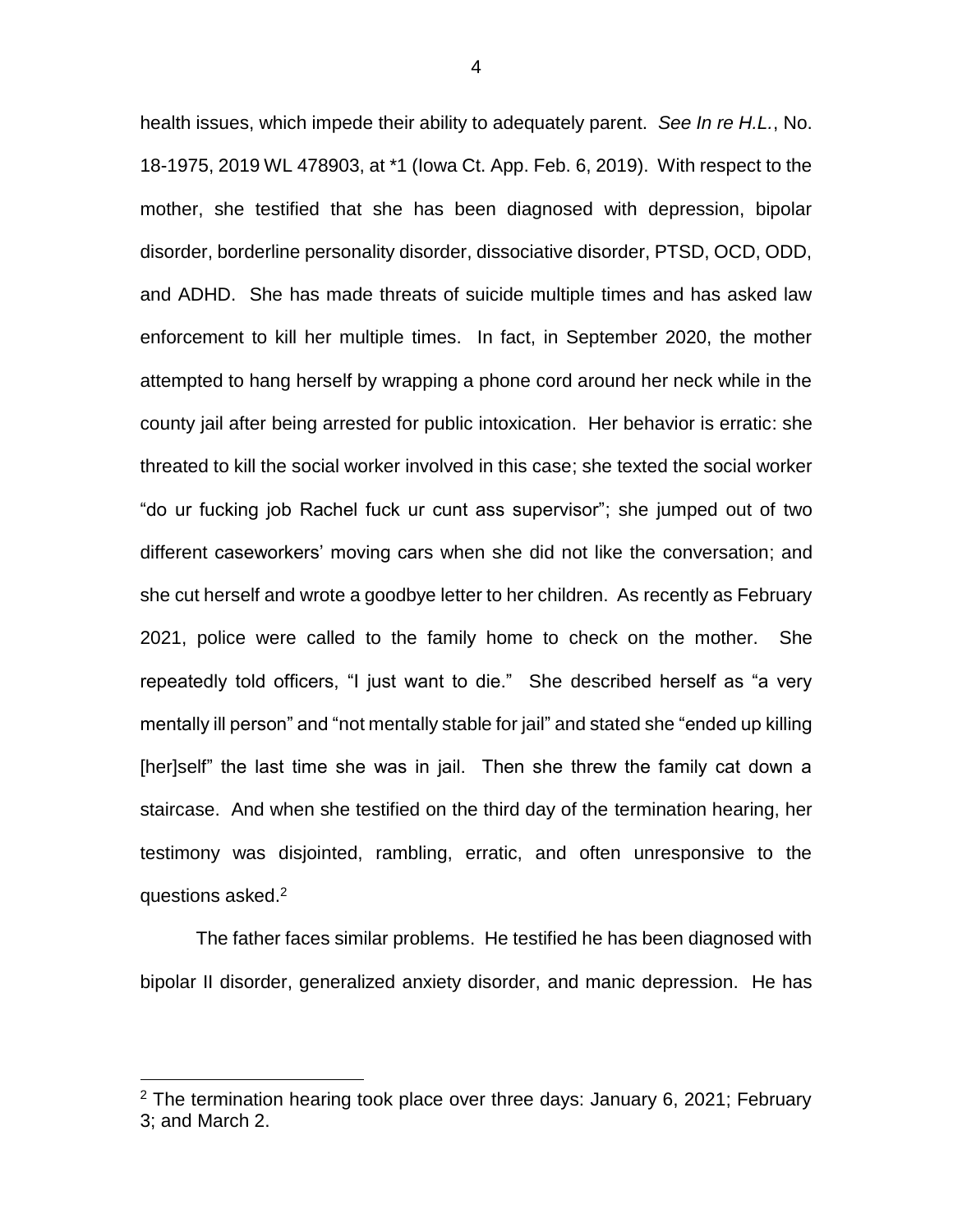also made suicidal statements. He has difficultly controlling his emotions, which sometimes manifests in harmful conduct.

The children are also endangered by the parents' relationship, which has been plagued by domestic violence. Indeed, this case began back in 2017 when the parents got into an argument in the car, the mother drove at speeds in excess of 100 miles per hour, and got into an accident—all while E.T. was in the car. The mother hits the father, throws things at him, and yells at him. She strangled the father with a phone cord. And she dumped the father's medication in the toilet when they got into an argument. During one dispute, the father threw the family cat, breaking the cat's leg. Another time, the father got upset with the mother and punched a wall, hurting his hand. And both parents reported each other for perpetrating domestic violence during the last one-month reporting period prior to the termination proceedings. Yet the parents do not appear to appreciate the damage children suffer when they are exposed to domestic violence. *Cf. T.S.*, 868 N.W.2d at 435; *In re L.C.-M.*, No. 20-1661, 2021 WL 140072, at \*2 (Iowa Ct. App. Apr. 14, 2021); *In re B.S.*, No. 20-1463, 2021 WL 609093, at \*1 (Iowa Ct. App. Feb. 17, 2021).

Moreover, the parents' lives are generally too unstable to safely care for the children*. Cf. H.L.*, 2019 WL 478903, at \*1 (collecting cases where a parent's lack of employment and stable housing weighed in favor of termination). They are currently unemployed and only briefly had jobs. For a time, the father lived with his brother, but the mother was not allowed to live with them. So the mother lived in a storage garage. While the father lived with his brother, the two used methamphetamine together because "it was kind of a bonding thing between"

5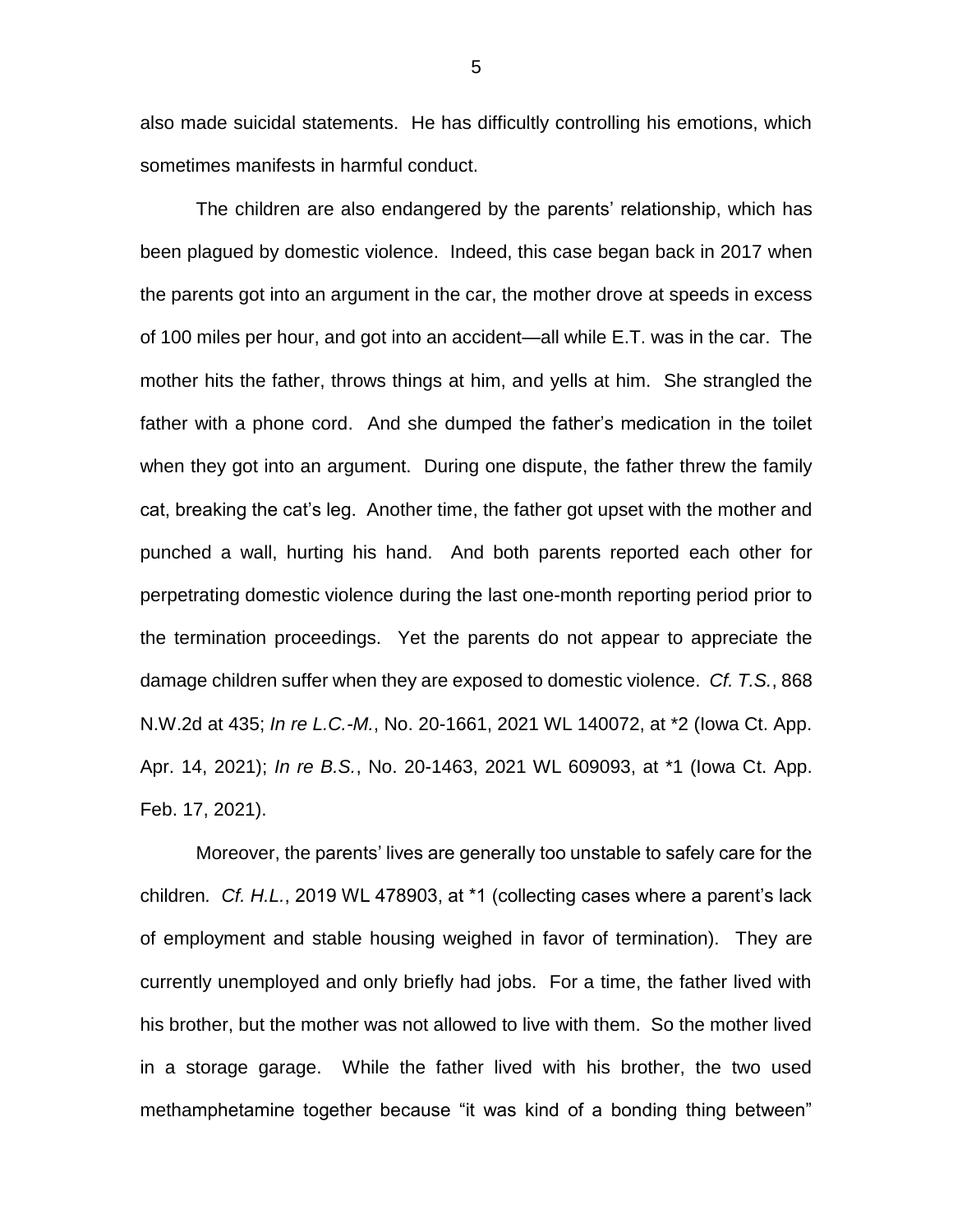them. Eventually, the parents moved back in together. But they are not current on their rent, and their landlord has started the eviction process. The only reason that process has stalled is the temporary moratorium on evictions issued in response to the COVID-19 pandemic. So we cannot consider their current housing to be stable.

In light of these facts, we conclude the juvenile court correctly determined the children could not be safely returned to the parents.

We move on to the second step in our analysis, which requires us to determine whether termination is in the children's best interests. We "give primary consideration to the child[ren]'s safety, to the best placement for furthering the long-term nurturing and growth of the child[ren], and to the physical, mental, and emotional condition and needs of the child." *In re P.L.*, 778 N.W.2d 33, 40 (Iowa 2010) (quoting Iowa Code § 232.116(2)). "It is well-settled law that we cannot deprive a child of permanency after the State has proved a ground for termination under section 232.116(1) by hoping someday a parent will learn to be a parent and be able to provide a stable home for the child." *Id.* at 41.

When determining whether termination is in the children's best interests, we look to the parents' past performance as an indicator of the care they are likely to provide in the future. *See In re C.K.*, 558 N.W.2d 170, 172 (Iowa 1997). And here the parents' past performance raises substantial concerns about the future. Although this case has been open for more than three years, the parents have made little to no progress. When looking toward the future, we anticipate the parents will continue to struggle with their mental health, housing, domestic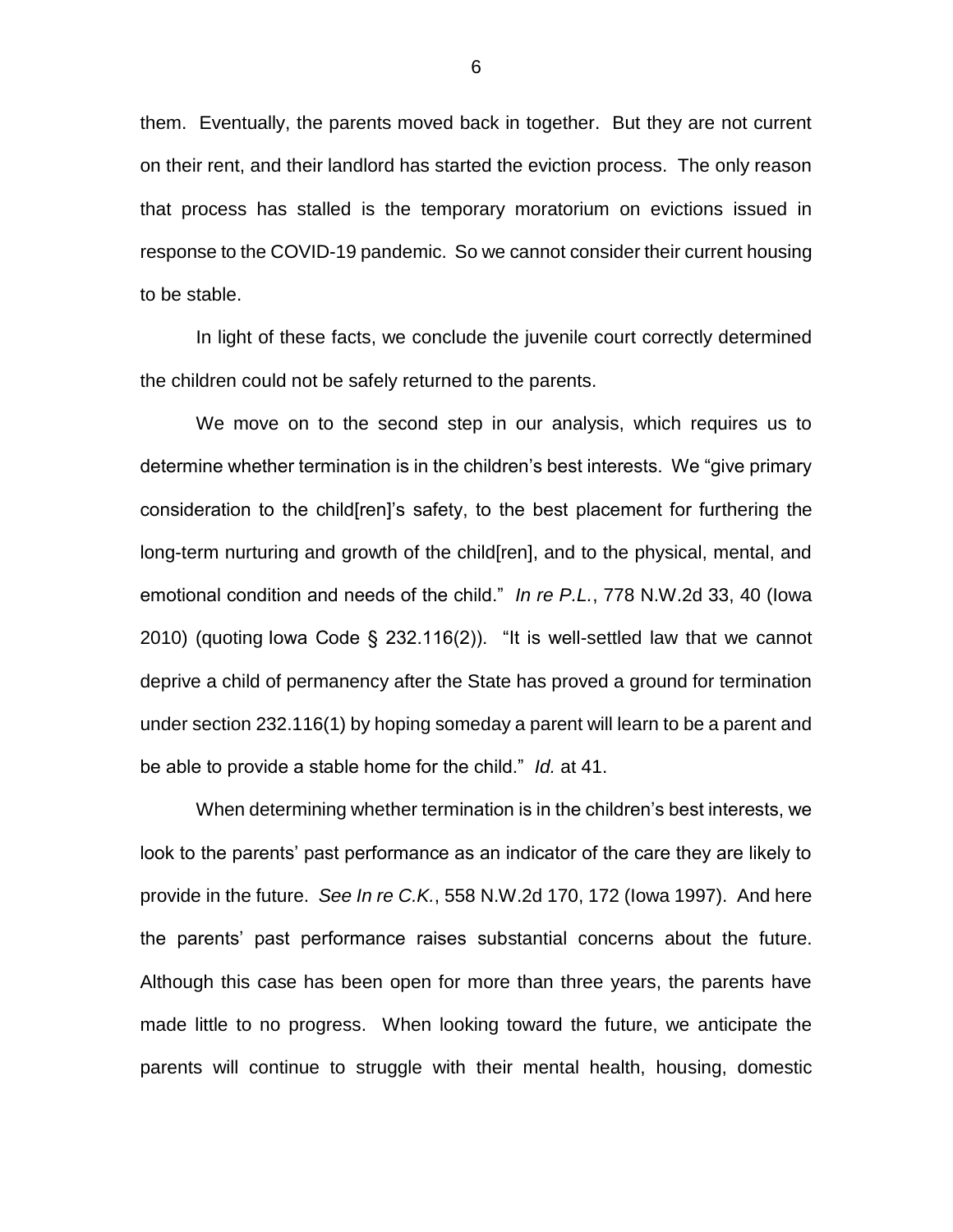violence, and substance abuse. We do not envision an environment compatible with fostering the children to maturity.

Plus, these children are in desperate need of permanency. As the social worker put it, "the kids are struggling." E.T. has behavior issues stemming from his lack of permanency, and M.B. is beginning to display similar behaviors. But there is hope. The children are bonded to their foster parents in a pre-adoptive home. *See* Iowa Code § 232.116(2)(b). And termination would free them to reach true permanency through adoption. So we conclude termination is in the children's best interests.

Neither parents asks us to apply a permissive exception in section 232.116(3) to preclude termination. So we do not consider these exceptions.

Finally, we address the parents' request for additional time to work toward reunification. The court may defer termination for a period of six months if it is able to "enumerate the specific factors, conditions, or expected behavioral changes which comprise the basis for the determination that the need for removal of the child from the child's home will no longer exist at the end of the additional six month period." *Id.* § 232.104(2)(b).

The parents suggest they are on an upward trajectory and should be given the time to prove themselves. But they have already been given ample time. And still they do not seem to be making meaningful progress. For example, in between the second and third days of the termination hearing, the mother asked police to kill her, she flushed the father's medication down the toilet, the father failed to attend his mental-health appointments and failed to take his medication. These are signs of decline or, at best, stagnation. They are not signs of improvement.

7